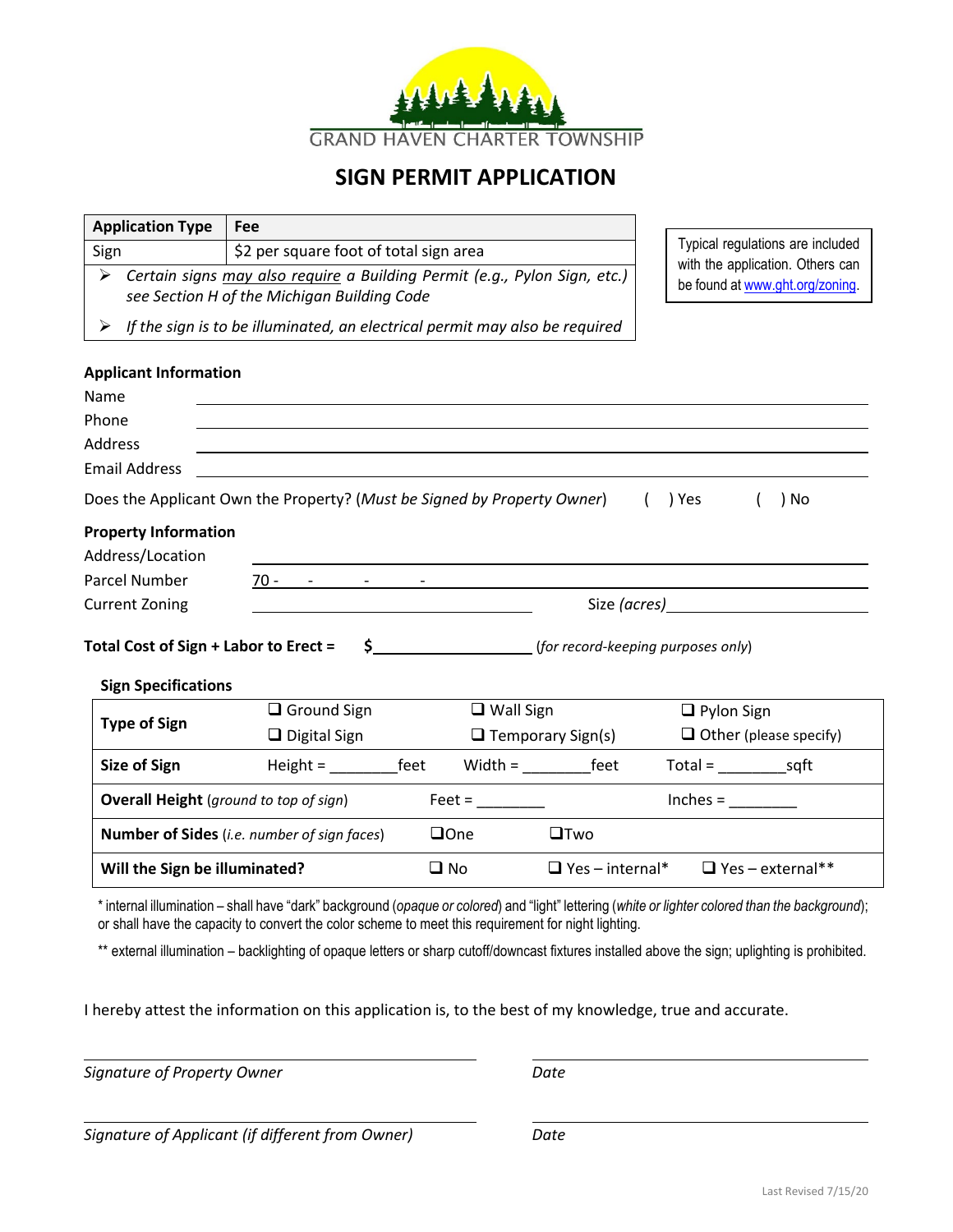### **Inspection Requirement:**

### **The applicant is required to call the Township to schedule an inspection when the work is completed.**

### **PROVIDE A DRAWING AND SITE PLAN OF THE PROPOSED SIGN(S) BELOW**

*Please provide a scaled drawing of all proposed signs. The drawing should include at a minimum the proposed sign dimensions (including height, width and height from ground), illumination details (if applicable), and setbacks from property lines and buildings (this should be shown in plan view). Use multiple pages if necessary. Please refer to Chapter 11 of the Grand Haven Charter Township Zoning Ordinance for complete regulations on signs.*

> Tip: use an aerial map to draw the Site Plan, go to [https://gis.miottawa.org,](https://gis.miottawa.org/) and click Property Mapping Lite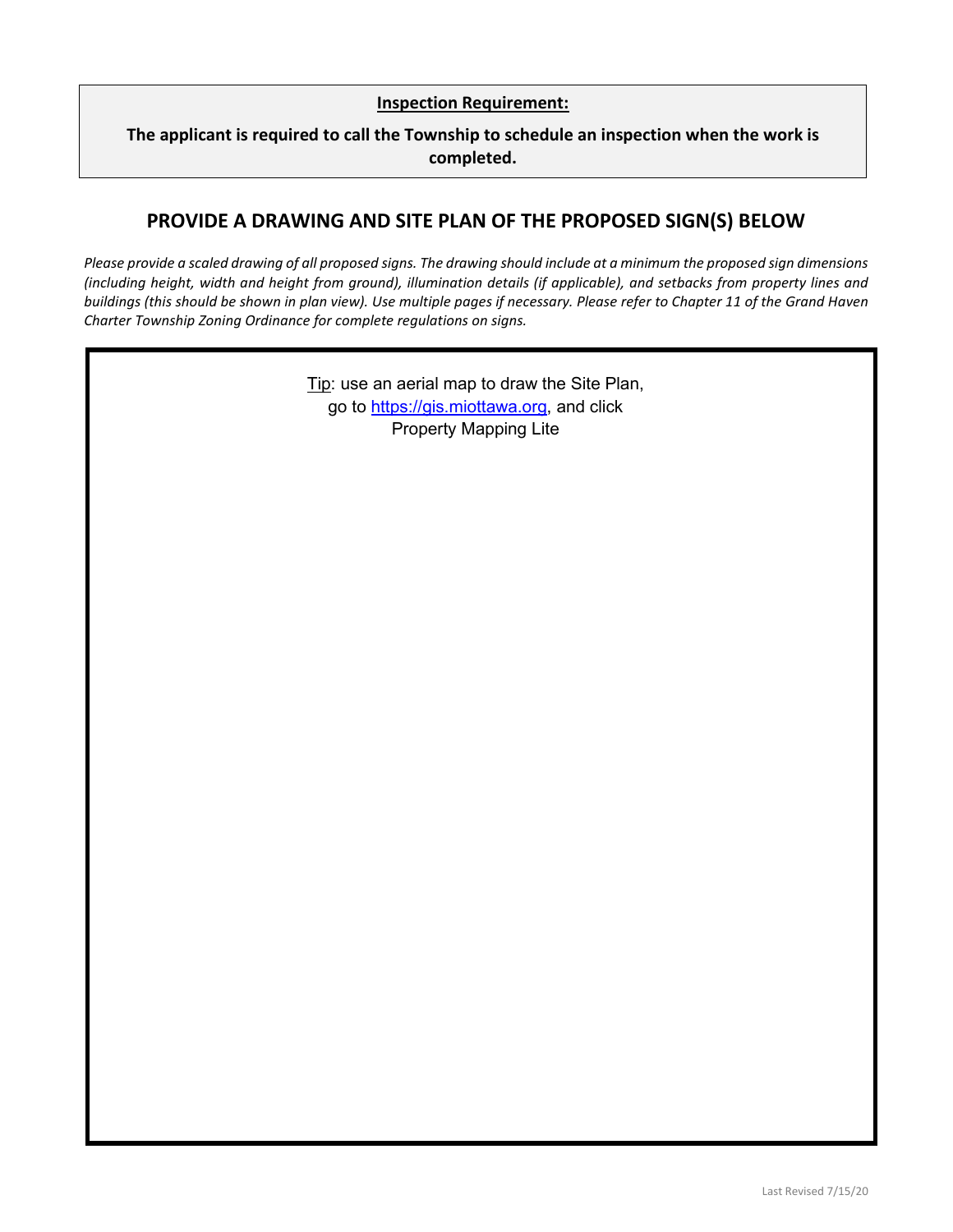11.2



# Section 11.01 Purpose and Intent

This section is intended to protect and promote the health, safety, and welfare of the residents of Grand Charter Haven Township; to maintain and improve the appearance of the Township; to conserve community character; to prevent traffic hazards; to provide safer conditions for pedestrians; and to promote economic development by regulating the construction, alteration, repair, maintenance, size, location, and number of signs in the community. These regulations are further intended to provide reasonable identification for businesses and other uses within the community, while protecting the First Amendment right to Freedom of Speech.

# Section 11.02 Definitions.

For the purposes of this section, the following terms shall have the following meanings. For all terms not defined in this section, the definitions in **Chapter 2** shall apply. For all terms not defined in **Chapter 2**, the definition in the most recently published version of the Merriam-Webster Dictionary shall apply.

- **(A) Architectural Feature.** An integral element of a building that does not contain any discernible message.
- **(B) Architectural Gateway Element.** A structure constructed at the entrance to a neighborhood, multi-family residential complex, business park, public park, or other similar complex that contains architectural features designed to attract attention to the entranceway.
- **(C) Artwork.** Any decorative element that is not integral to a building and does not contain an immediately discernible message.
- **(D) Awning.** A roof-like cover intended to shade a window or door opening or provide protection from the weather which is constructed of canvas or other opaque material stretched over a supporting frame attached directly to a building. Awnings may or may not be constructed so as to be raised or retracted to a position against the building when not in use. No structure that extends beyond a roofline shall be considered an awning for the purposes of this Chapter.
- **(E) Building Frontage.** Any side of a building that either has a public entrance to the building or is visible from a public road or public parking lot.
- **(F) Business.** Any non-residential use occupying physical space on a lot, regardless of whether the use operates for a profit or not, regardless of whether the use is in the public or private sector, and regardless of whether the use is open to the general public. This definition shall only apply within this section.
- **(G) Canopy.** A structure with a roof and support posts, but no walls. This definition shall apply only within this section.
- **(H) Commercial Signs.** Signs that contain advertising for a product, service, or a business that offers products and services, including graphics and representations which contain a discernible message connected to a business identity.
- **(I) Digital Messaging.** The use of changing lights or video screen(s) to form a sign message or messages in text, graphic, or video display form wherein the messages and the rate of change can be modified by an electronic process.
- **(J) Directional Signs.** Signs designed to direct pedestrian and/or automobile traffic through a site.
- **(K) Drive-Thru Service Window.** A window used for serving a product directly from a building to a customer in a vehicle.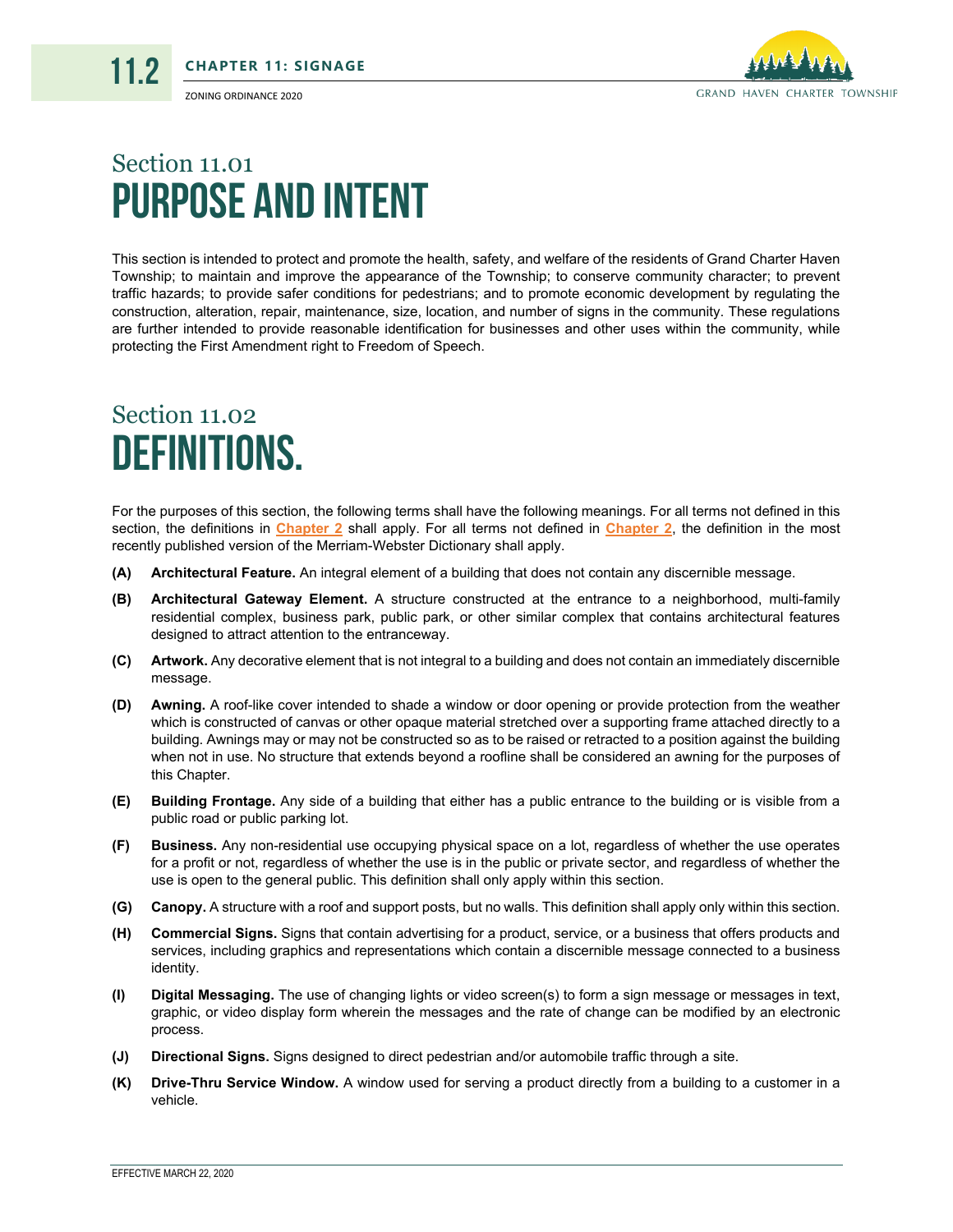

### *Figure 11-1: Examples of Signs*

ZONING ORDINANCE 2020

- **(L) External Illumination.** Lights designed to illuminate a sign that are not located internally with in the sign cabinet.
- **(M) Flutter Flag.** A piece of non-rigid cloth attached to a non-permanent pole and used as a temporary commercial sign.
- **(N) Flag.** A piece of non-rigid cloth that is not used as a commercial sign. This definition shall only apply within this chapter.
- **(O) Foot Candles.** A unit of illuminance on a surface equal to one lumen per square foot.
- **(P) Government Sign.** Signs erected by or on behalf of or pursuant to the authorization of a government body.
- **(Q) Ground Sign.** A sign supported by a base that is at least as wide of the sign itself and placed in or upon the ground and not attached to any building or other structure.
- **(R) Internal Illumination.** Lights designed to illuminate a sign from within the sign cabinet.
- **(S) Main Pedestrian Entrance.** An entrance to a building where the general public is welcome to enter. If a building has multiple entrances where the general public is welcome, then the applicant shall designate a Main Pedestrian Entrance on the application for a sign permit.
- **(T) Mural.** See "Artwork."
- **(U) Non-Commercial Signs.** Signs that, (1) do not contain advertising for a product, service, or a business that offers products and services, and (2) also do not contain graphics and representations which contain a discernible message connected to a business identity.
- **(V) Non-Conforming Sign.** A sign that was legally installed and was existing prior to the adoption of this ordinance that does not comply with the provisions of this chapter.
- **(W) Off-Premises Signs.** Commercial signs that are not located on the same lot as the product, service, or business for which they are related. Non-Commercial signs shall never be considered offpremises.
- **(X) On-Premises Signs.** Commercial signs that are accessory to a product, service, or business located on the same lot.
- **(Y) Permanent Sign.** Any sign constructed and intended to be displayed for an indefinite, long-term period of time. Any sign, regardless of construction and intention, that is in place for more than six months shall be considered a permanent sign.
- **(Z) Permit.** A sign permit issued by the Community Development Department that must be obtained prior to the installation of a sign.
- **(AA) Portable Sign.** A temporary commercial sign that is not permanently affixed to the ground.
- **(BB) Projecting Signs.** A sign constructed as to be attached at one end to a building and to extend out from the building.







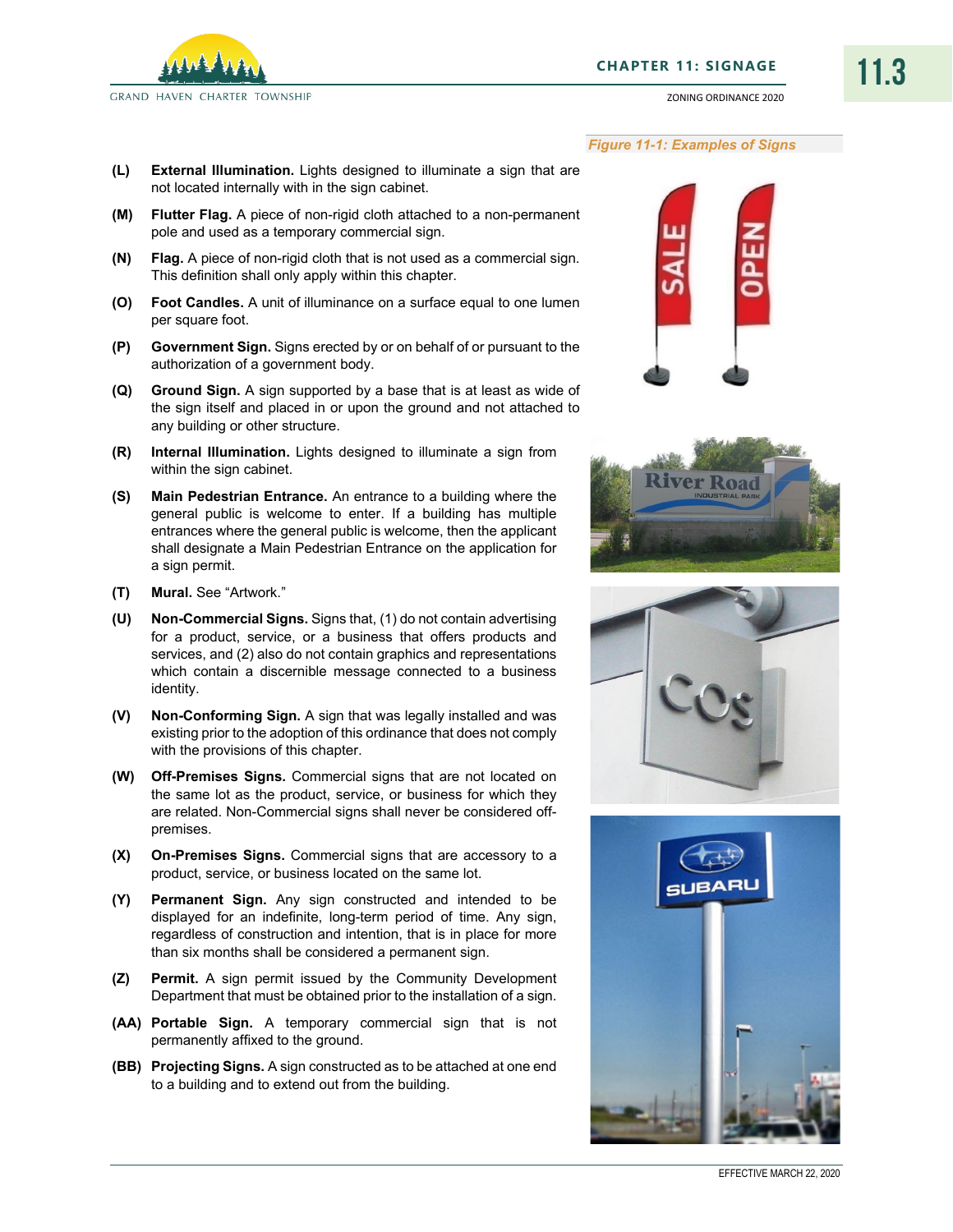

11.4

- *Figure 11-2: Examples of Sign Area*
- **(CC) Pylon Sign.** A sign supported by a base that is not as wide of the sign itself and placed in or upon the ground and not attached to any building or other structure.
- **(DD) Refacing.** The act of changing the copy, graphic, or message of a sign without altering the sign structure.
- **(EE) Sign.** A device, structure, fixture, or placard using graphics, symbols, and/or written copy designed specifically for the purpose of conveying an explicit message. Architectural features, architectural gateway elements, and artwork that do not contain an explicit message shall not be considered signs.
- **(FF) Sign Area.** The allowable area for signs shall be measured by calculating the square footage of the sign face and any frame or other material or color forming an integral part of the display or used to differentiate it from the background against which it is placed as measured by enclosing the most protruding points or edges of a sign within a parallelogram or rectangle. Back-to-back sign faces shall be counted as one sign face for the purposes of measurement. The cabinet surrounding a digital message sign shall not count as part of the sign area.



- **(GG) Sign Height.** The vertical distance from street grade abutting the property to the top of sign.
- **(HH) Storefront.** An entrance open to the general public that allows direct access to a single ground floor business. A storefront is a subset of the building frontage that provides access to a single business only. This definition shall only apply to this section.
- **(II) Temporary Signs.** Any sign not constructed and intended to be displayed for an indefinite, long-term period of time.
- **(JJ) Tube Lights.** Any light fixture that has the appearance of a "tube" of light, including neon, LED, or other lighting types.
- **(KK) Wall Signs.** Any sign attached to, painted on, inscribed, or otherwise set upon the exterior wall or surface of any building.
- **(LL) Window Signs.** Any sign, located within a building or affixed upon a window, which is intended to be visible from the exterior of the building.

## Section 11.03 Permit Process.

- **(A) Permits.** It shall be unlawful for any person to erect, alter, or structurally change a sign or other advertising structure, unless the type of sign is specifically listed in **[Section 11.04](#page-5-0)** (Exempt Signs), without first obtaining a permit in accordance with the processes set forth by the Township Board and Community Development Department.
	- **(1)** A Building Permit shall also be required for the foundation of any ground or pylon sign over six feet in height.
	- **(2)** An Electrical Permit shall be required for any illumination or digital message.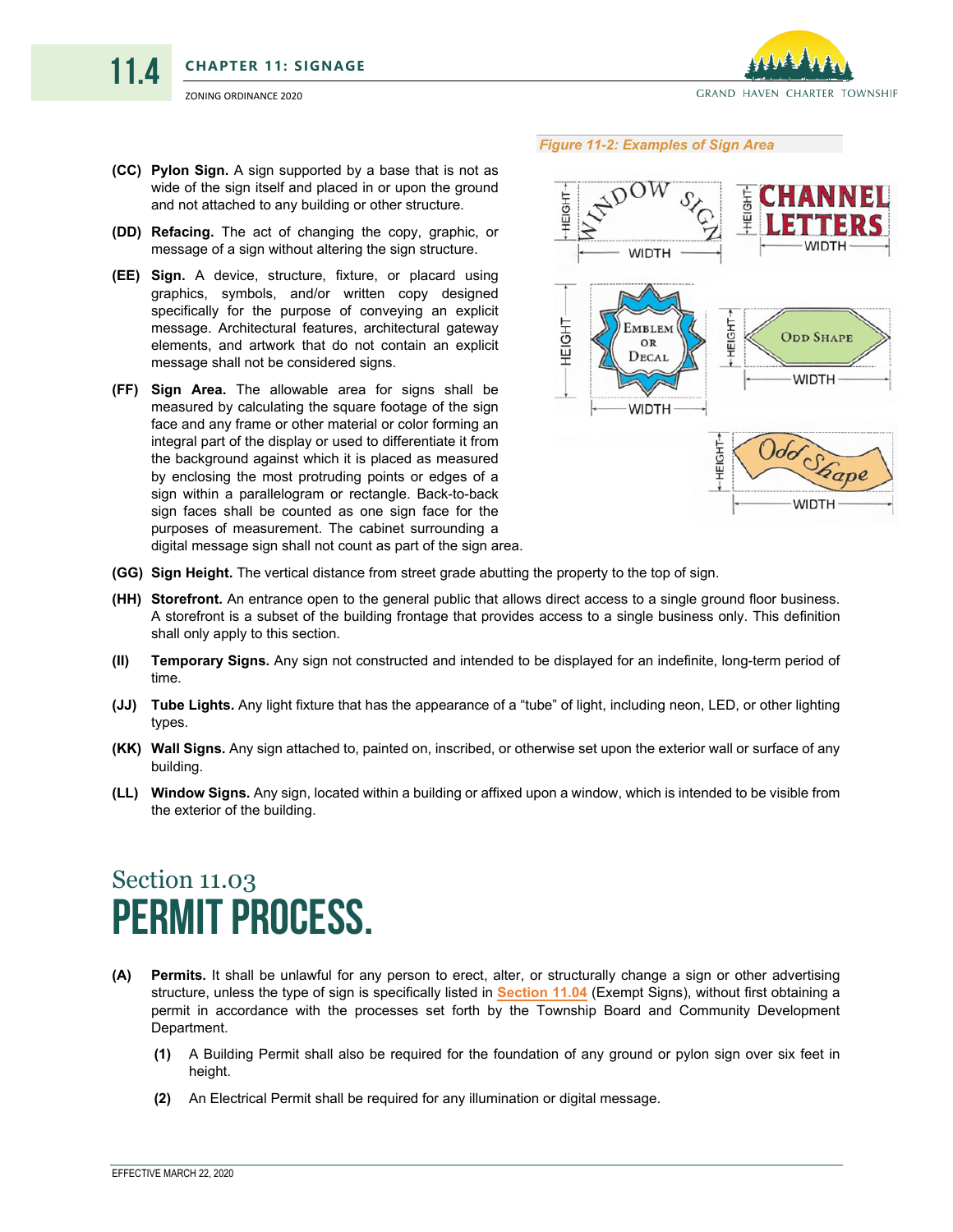

GRAND HAVEN CHARTER TOWNSHIP

- **(B) Exceptions.** A new permit shall not be required for refacing a previously-approved sign without altering the size, shape or backing material of the sign and without adding electronic capability. Permits shall also not be required for the cleaning or maintenance of a sign, nor for the types of signs listed in **[Section 11.04](#page-5-0)**.
- **(C)** All sign permit applications must be signed by the property owner, which acknowledges an individual tenant is able to obtain a sign permit.

# <span id="page-5-0"></span>Section 11.04 Exempt Signs.

The following signs shall not require a permit to be installed:

- **(A)** Government Signs, including those used to identify public facilities, government buildings, and parks.
- **(B)** Flags, as defined in this ordinance.
- **(C)** All signs under one square foot in area.
- **(D)** All signs required to be erected by law.
- **(E)** Signs that are not visible from a public road.
- **(F)** Temporary banners covering a permitted and approved sign, provided that the banner does not exceed the size of the sign.
- **(G) Architectural Features.** So long as such features do not contain an explicit message, words in any language, moving parts, or illumination.
- **(H) Artwork.** So long as such works do not contain an explicit message, words in any language, moving parts, or illumination. Murals must be painted with the permission of the property owner.
- **(I) Temporary Non-Commercial Signs.** Temporary non-commercial signs shall not require a permit in any zoning district provided that the following standards are met. Signs that do not meet these requirements shall require a permit and shall only be permitted if they meet the applicable standards of this Ordinance.
	- **(1)** The total area of temporary non-commercial signs on a single lot shall not exceed thirty-six (36) square feet. No individual sign may exceed sixteen (16) square feet.
	- **(2)** The maximum sign height of each temporary non-commercial sign shall be four (4) feet.
	- **(3)** Temporary non-commercial signs shall be located solely on private property outside of any street right-ofway or corner clearance area.
	- **(4)** Any temporary non-commercial sign in place for more than six (6) months shall be considered a permanent sign and must meet all requirements of this Ordinance that apply to permanent signage, including applying for a permit. If the requirements are not met, the permit will not be issued, and the sign must be removed.

# Section 11.05 Prohibited Signs.

- **(A) The following shall be prohibited throughout the Township:**
	- **(1)** Signs which incorporate in any manner flashing/moving lights.
	- **(2)** Any sign illumination that can: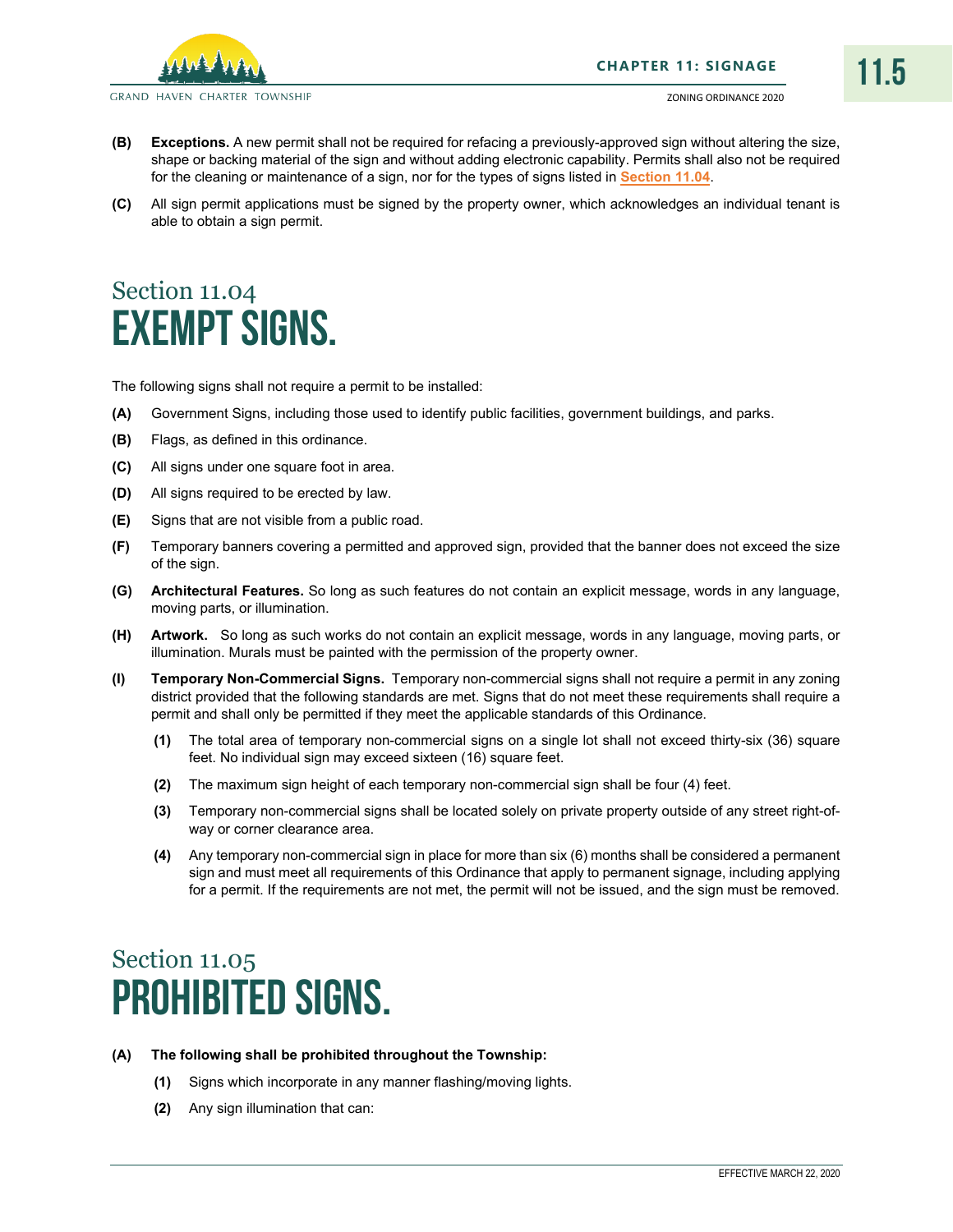11.6



- $(a)$ Shine directly into the eyes of any occupant of any vehicle on a nearby highway, driveway or parking area
- $(b)$ Shine into any window of any residence within two hundred (200) feet,
- $(c)$ Interfere with the visibility or readability of any traffic sign or device.
- **(3)** Exterior pennant strings, Flutter Flags, spinners, and streamers.
- **(4)** Any sign or object, including inflatable objects, which has any visible motion, moving or animated parts or image, whether movement is caused by machinery, wind, or otherwise, except for permitted digital message signs and exempt flags, as defined in this Chapter.
- **(5)** Any sign erected on a tree or utility pole.
- **(6)** Any sign structure or frame that no longer contains a sign.
- **(7)** Roof signs or any sign which projects above the roof line or top of a canopy.
- **(8)** Any sign projecting into the public right-of-way.
- **(9)** Any sign erected on any property, public or private, without the consent of the property owner.
- **(10)** Any sign which simulates or imitates in size, color, lettering, or design, any traffic sign or signal or other word, phrase, symbol, or character in such a manner as to interfere with, mislead, or confuse the drivers or motorized vehicles.
- **(11)** Any sign which incorporates any open spark or flame.
- **(12)** Off-premises commercial signage, including, but not limited to billboards, except where the regulations of another jurisdiction (for example MDOT) take precedence over this Chapter.
- **(13)** Tube lights, whether LED, neon, or any other type of light.
- <span id="page-6-0"></span>**(14)** Any sign which is structurally or electrically unsafe, in the opinion of the Zoning Administrator, or which obstructs any fire escape. "Structurally and electrically unsafe" shall include, but is not limited to, the following deterioration of the sign:
	- $(a)$ Rust
	- $(b)$ Non-functional wiring
	- $(c)$ Leaning or in danger of toppling over
	- $(d)$ Detaching from a wall, or in danger of falling off the wall
	- $(e)$ Visible damage
- **(15)** Any sign which, in the opinion of the Zoning Administrator, has deteriorated to the point where it has become a blight on surrounding properties. "Blight" shall include, but not be limited to, the following:
	- (a) Sign message deteriorated to the point of unreadability
	- $(b)$ Peeling paint
	- $(c)$ Burnt out lighting
	- $(d)$ The aspects of deterioration listed in **[Subsection 15](#page-6-0)**
- **(16)** The Township Zoning Administrator shall have the authority to immediately remove or cause to be removed any sign which has been placed or located within the public right-of-way contrary to the provisions of the Ordinance or not authorized by the Ottawa County Road Commission or MDOT. The Township or its agents shall not incur any obligation to retain, store, or maintain any materials or salvage resulting from the removal of such signs.
- **(B)** The Township Zoning Administrator shall have the authority to immediately remove or cause to be removed any sign listed as prohibited in this Ordinance, unless the sign existed prior to the effective date of this Ordinance and was permitted under the previously effective Ordinance.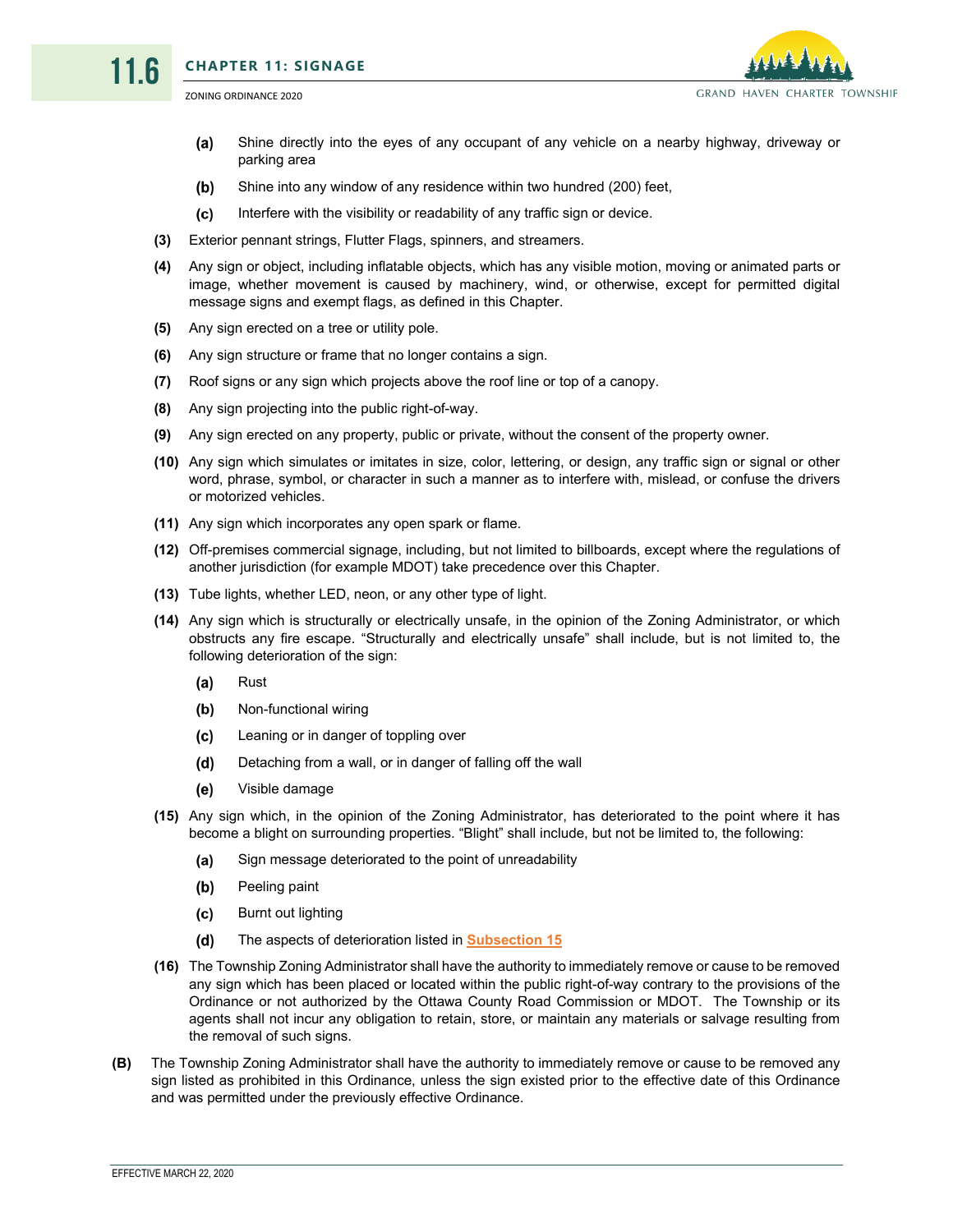

# Section 11.06 Temporary Commercial Signs.

Property owners must receive a permit as described in this Chapter prior to the erection of any temporary commercial signs and must follow all applicable requirements as described below. Portable ground signs shall be considered temporary commercial signs under this section.

- **(A)** Temporary commercial signs shall be permitted in the AG, C-1, C-2 and I-1 Districts, and all PUDs that include non-residential uses.
- **(B)** Temporary signs shall be limited to a total of sixteen (16) square feet.
- **(C)** Only one temporary sign is permitted per business at any given time.
- **(D)** The sign shall not be placed in the right-of-way.
- **(E)** Signs shall not impede or endanger pedestrian or automobile traffic, including maintaining required clear corner vision.
- **(F)** Portable temporary commercial signs (such as A-frames) can be placed outside only during the hours when the entrance is open to the general public and shall be stored indoors at all other times.
- **(G)** The Zoning Administrator shall determine the permitted length of time that the sign may be displayed and shall state the length of time on the permit. No temporary commercial sign shall be permitted to be in place for more than six months.

# Section 11.07 Lighting and Digital Messaging.

#### **(A) Lighting of Signs.**

- **(1)** External illumination shall be permitted in all zoning districts. Backlighting of opaque letters shall be considered external illumination.
- **(2)** Internal illumination shall be permitted only in the following districts: C-1, C-2, and I-1, as well as nonresidential or mixed use PUDs. All such signs shall have "dark" backgrounds (opaque or colored) and "light" lettering (white or lighter colored than the background) so as to minimize glare or luminous overload.
- **(3)** Uplighting of signage shall be prohibited.
- **(4)** All signs must comply with the relevant lighting requirements in **Chapter 6.**
- **(B) Digital Messaging.** Digital message signs shall be permitted in the C-1, C-2, and I-1 Districts, as well as for approved or permitted non-residential uses in all other districts, subject to the following standards:
	- **(1)** Digital Messaging is only permitted on ground, pylon, or wall signage
	- **(2)** Only one digital message sign is permitted per lot; provided that a corner lot or parcel may have one (1) digital message board facing each street.
	- **(3)** The maximum area of Digital Messaging shall be half the maximum permitted area of the sign in which the digital message board is placed.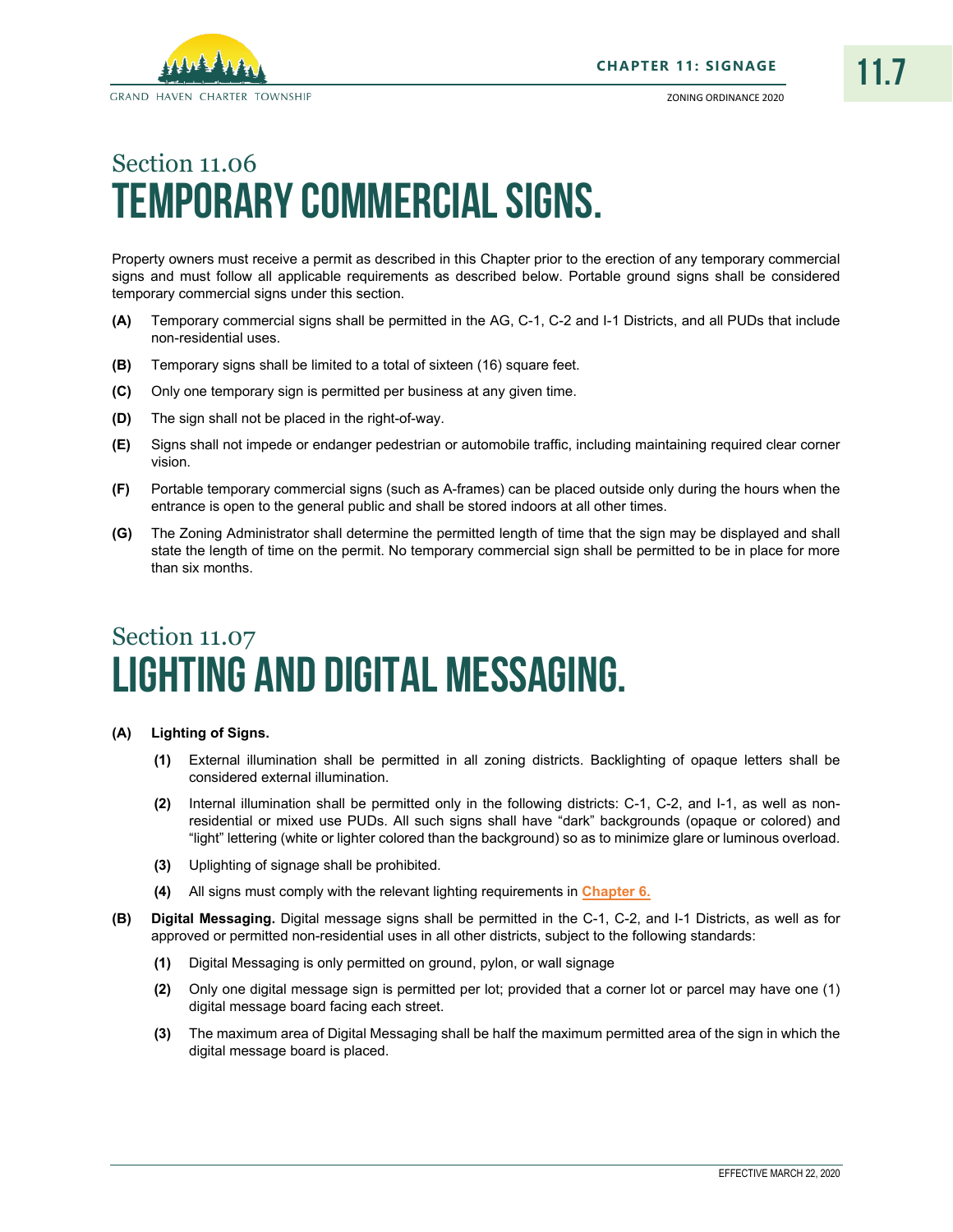11.8



**(4)** Copy change shall be limited to once per ten (10) seconds in the C-1, C-2, and I-1 districts, and no more frequently than once per five (5) minutes in all other districts.

#### **(5)** All digital messages shall be static and the transition between messages shall be instantaneous with no

- more than three-tenths (0.3) of a second between messages. The use of special effects such as, but not limited to, scrolling, fading, wiping, flashing, changing colors or exploding is prohibited.
- **(6)** No digital message board shall create glare or have characteristics that impair the vision of motorists or create a nuisance for surrounding properties.
- **(7)** Glare shall be reduced and/or minimized in such a manner as to maintain an appropriate level of contrast during the day. To reduce driver distraction at night and light trespass into residential areas, an automatic dimmer shall be installed to control brightness, which shall not be manually overridden at any time. The maximum brightness of the sign shall not exceed 10,000 NITs or the default setting of the manufacturer's brightness or



dimming controls, whichever is less. At night, the sign shall be set to no more than one thousand (1,000) NITs.

- The digital message board shall have automatic dimming capabilities that adjust the brightness of  $(a)$ the sign to changes in the ambient light levels at all times of the day and night.
- **(8)** Video display, animation, scrolling text, flashing, whirling, fading, dissolving transitions, or any other type of motion are prohibited. Audio speakers or any form of pyrotechnics are prohibited
- **(9)** Any property with a digital message sign shall not be permitted to have a Temporary Commercial Sign.
- **(10)** The owner of the sign shall allow the Township to use the digital message board to communicate emergency public service information related to disasters or emergencies.

# Section 11.08 Clear Corner Vision and Setback.

- **(A)** All signs in all zoning districts must allow clear corner vision, as described in the Township Clear Vision Ordinance for all street intersections and driveway entrances. Signs must be under two (2) feet tall within a triangle formed by two points, each ten (10) feet away from the intersection of the right-of-way line and the driveway, and the line connecting them, as displayed below:
- **(B)** All signs must be setback at least ten (10) feet from all lot lines. The edge of the public right-of-way is considered the front lot line. See **Chapter 21**.

*Figure 11-4: Clear Vision Area*

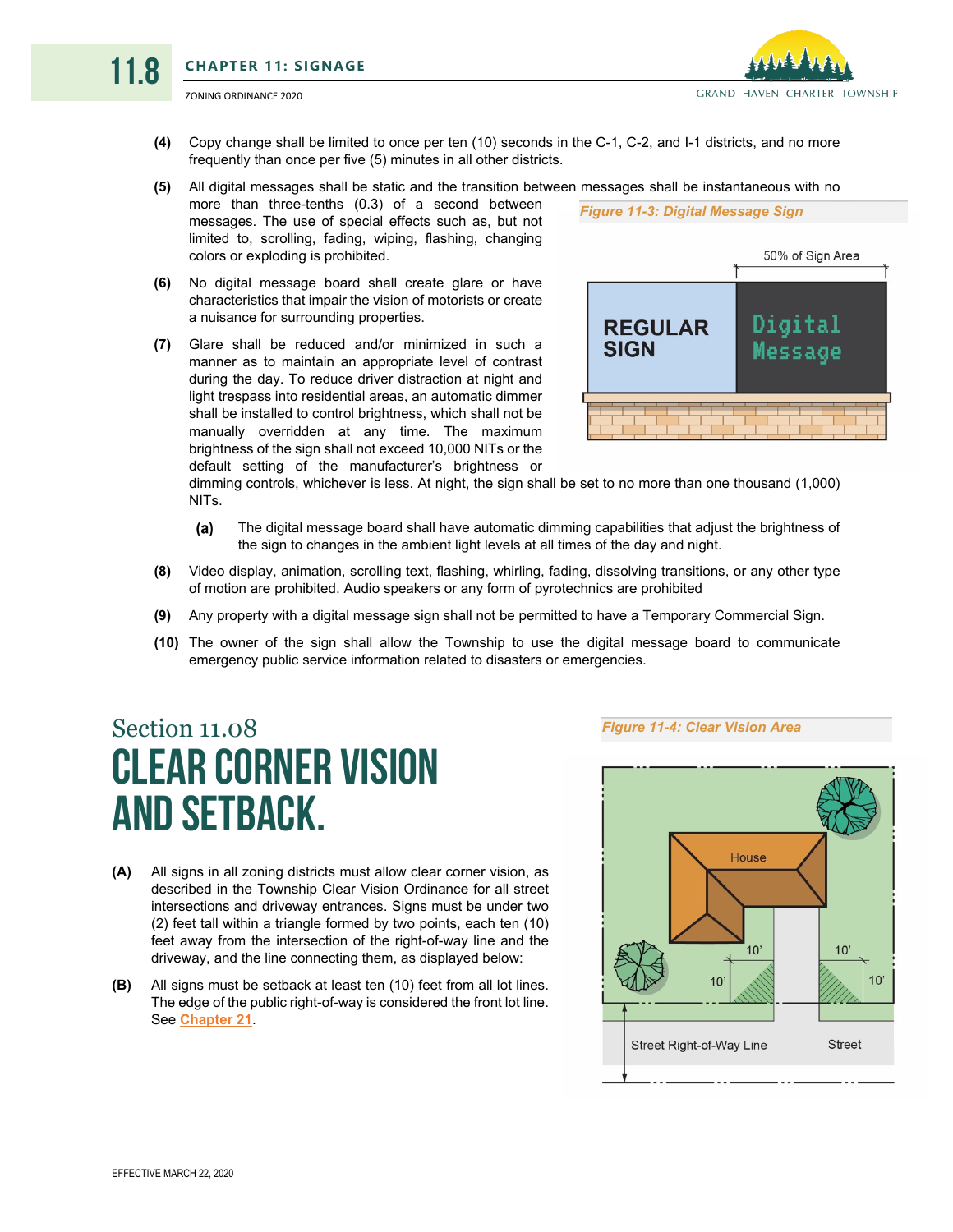

# Section 11.09 Permitted Signs in Residential and Agricultural Districts.

**(A)** Residential and Agricultural Uses in districts AG, RP, and RR.

|          | <b>Wall Signs</b>                                                                                                   | <b>Ground Signs and Pylon Signs</b>                                       | <b>Window Signs</b>                                                                  |
|----------|---------------------------------------------------------------------------------------------------------------------|---------------------------------------------------------------------------|--------------------------------------------------------------------------------------|
| Number   | One per lot containing a permitted<br>Home Based Business<br>One per Farm Building<br>Prohibited in all other cases | One per 500 feet of road frontage on a<br>lot used for agriculture        | One per lot containing a permitted<br>Home Based Business.<br>in lieu of a wall sign |
| Location | Any wall                                                                                                            | Must be set back at least 10 feet from all<br>lot lines and rights-of-way | Any window                                                                           |
| Size     | Home Based Business - 6 sf<br>Farm Building $-8$ sf                                                                 | Area $-32$ sf<br>Height $-6$ ft                                           | 6 sf                                                                                 |

**(B)** Residential Uses in R-1, R-2, R-3, and R-4.

|          | <b>Wall Signs</b>                                                                                 | <b>Ground Signs and Pylon Signs</b>                                                                                                                                                         | <b>Window Signs</b>                                                     |
|----------|---------------------------------------------------------------------------------------------------|---------------------------------------------------------------------------------------------------------------------------------------------------------------------------------------------|-------------------------------------------------------------------------|
| Number   | One per lot containing a permitted<br><b>Home Based Business</b><br>Prohibited in all other cases | One per road frontage at an entrance<br>to a residential subdivision, complex,<br>or neighborhood<br>Exception $-$ R-4, where signs may be<br>located at all entrances                      | One per lot containing a Home Based<br>Business, in lieu of a wall sign |
| Location | Any wall                                                                                          | Must be set back at least 10 feet from all<br>lot lines and rights-of-way                                                                                                                   | Any window                                                              |
| Size     | 6 sf                                                                                              | Area $-24$ sf<br>Height $-6$ ft                                                                                                                                                             | 6 sf                                                                    |
| Other    | No illumination for a<br>Home Based Business sign                                                 | May be affixed to an Architectural<br>Gateway Element. The area of the sign<br>shall only include the sign itself. The<br>Architectural Gateway Element shall not<br>be considered signage. | No illumination                                                         |

**(C) Non-Residential and Non-Agricultural Uses.** Non-Residential Uses and Non-Agricultural Uses in the AG, RP, RR, R-1, R-2, R-3, and R-4 districts, including but not limited to churches and private schools shall be subject to the standards for the C-1, C-2 and I-1 districts in **[Section](#page-10-0) 11.10**, except that internal illumination shall be prohibited. Nursing and convalescent homes shall not be considered non-residential uses for the purposes of signage and shall be limited to the signage permitted for residential uses.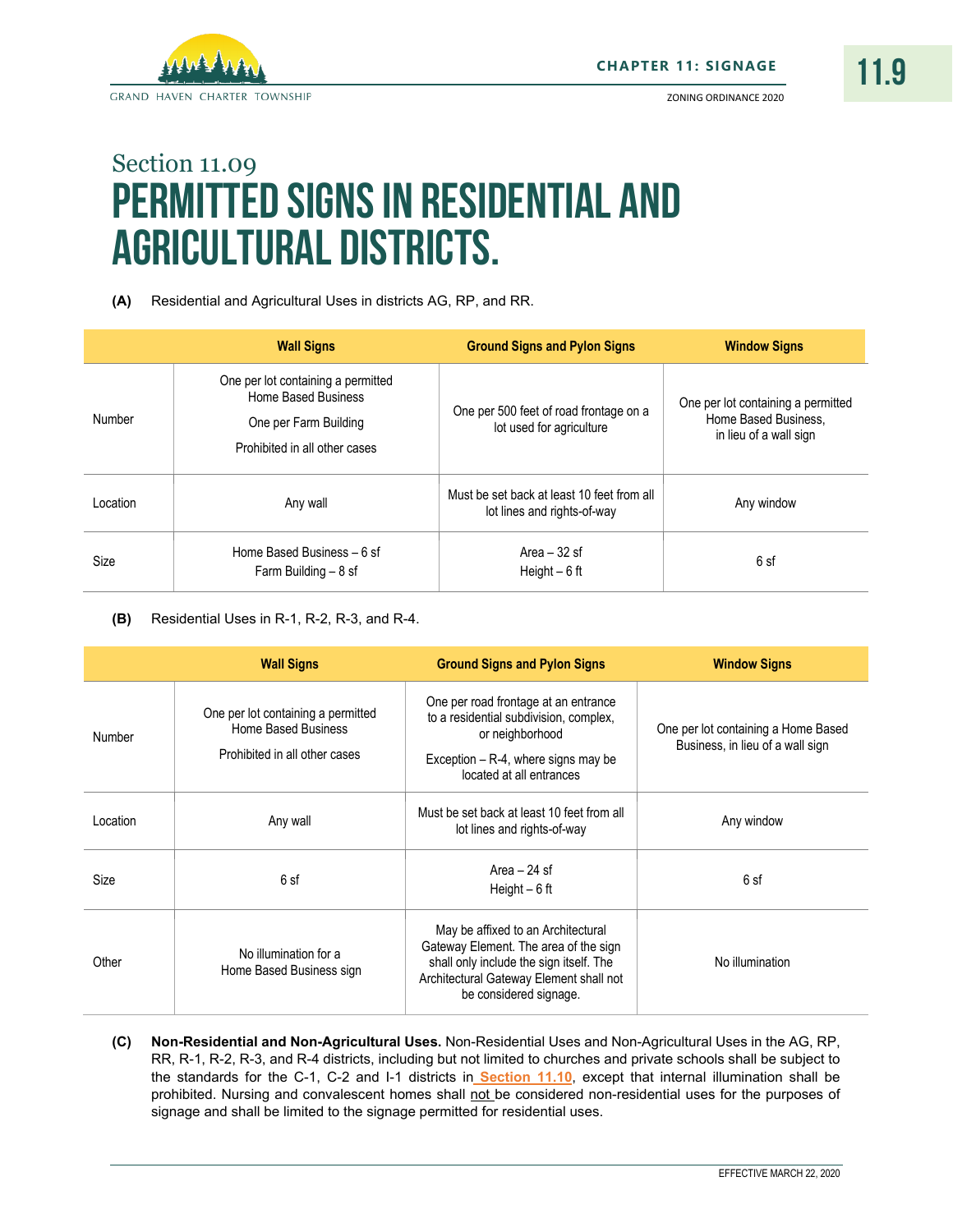

# <span id="page-10-0"></span>Section 11.10 SIGNS PERMITTED IN THE C-1, C-2, AND I-1 Districts.

- <span id="page-10-2"></span>**(A) Building Frontages.** The following shall apply when determining which parts of a building are considered "building frontages" for purposes of this Ordinance:
	- **(1)** Where a business has multiple building frontages, the permitted wall signage shall be calculated separately for each building frontage. However, no building frontage shall have more square footage of signage than the building frontage with the main pedestrian entrance to the building, regardless of the width of any of the building frontages.
- **(B) Projecting Signs.** The following shall apply to projecting signs:
	- **(1)** Maximum sign area of sixteen (16) square feet.
	- **(2)** The faces of the sign must be parallel to each other and no more than six (6") inches apart.
	- **(3)** The bottom of the sign must be at least nine (9) feet from grade.
	- **(4)** The sign shall not extend above the roof line of the building.
	- **(5)** Digital Messaging is prohibited on projecting signs.
- <span id="page-10-3"></span>**(C) Drive-Thru Signage.** Additional signage, above and beyond the signage described in **[Section D](#page-10-1)**, shall be permitted adjacent to the drive aisles for a drive-thru service window, with the following standards:
	- **(1)** No more than six (6) signs shall be permitted.
	- **(2)** The maximum area of any sign shall be forty-eight (48) square feet.
	- **(3)** The maximum height of any sign shall be ten (10) feet.

### <span id="page-10-1"></span>**(D) Other Sign Types.**

|          | <b>Wall Signs</b>                                                          | <b>Ground Signs and</b><br><b>Pylon Signs</b>                                          | <b>Awning Signs</b>                                                | <b>Directional</b><br><b>Signs</b>                       |
|----------|----------------------------------------------------------------------------|----------------------------------------------------------------------------------------|--------------------------------------------------------------------|----------------------------------------------------------|
| Number   | One per pedestrian entrance                                                | 1 Ground OR 1 Pylon                                                                    | No limit, provided area standards are<br>met refer back to 11.10.A | No limit                                                 |
| Location | Any building frontage                                                      | Setback at least 10 feet from<br>any lot line or right-of-way                          | Any awning                                                         | As needed                                                |
| Size     | $(1)$ $(2)$ $(3)$                                                          | Ground<br>Area $-48$ sf<br>Height $-6$ ft<br>Pylon<br>Area $-72$ sf<br>Height $-20$ ft | (4)(5)                                                             | Area $-6$ sf<br>$Height - 4$<br>ft                       |
| Other    | Canopies - Maximum 20 sf<br>per face visible from a road<br>or parking lot |                                                                                        | (6)                                                                | <b>Drive</b><br>Thrus:<br><b>See</b><br><b>Section C</b> |

**(1)** Total square footage of all wall signs: one (1) square foot per linear foot of building frontage.

**(2)** Maximum square footage of wall signage for any one business: one hundred (100) square feet.

**(3)** Businesses that are setback more than two hundred (200) feet from the center line of the nearest adjacent roadway shall be entitled to the following square footage bonuses for wall signage: